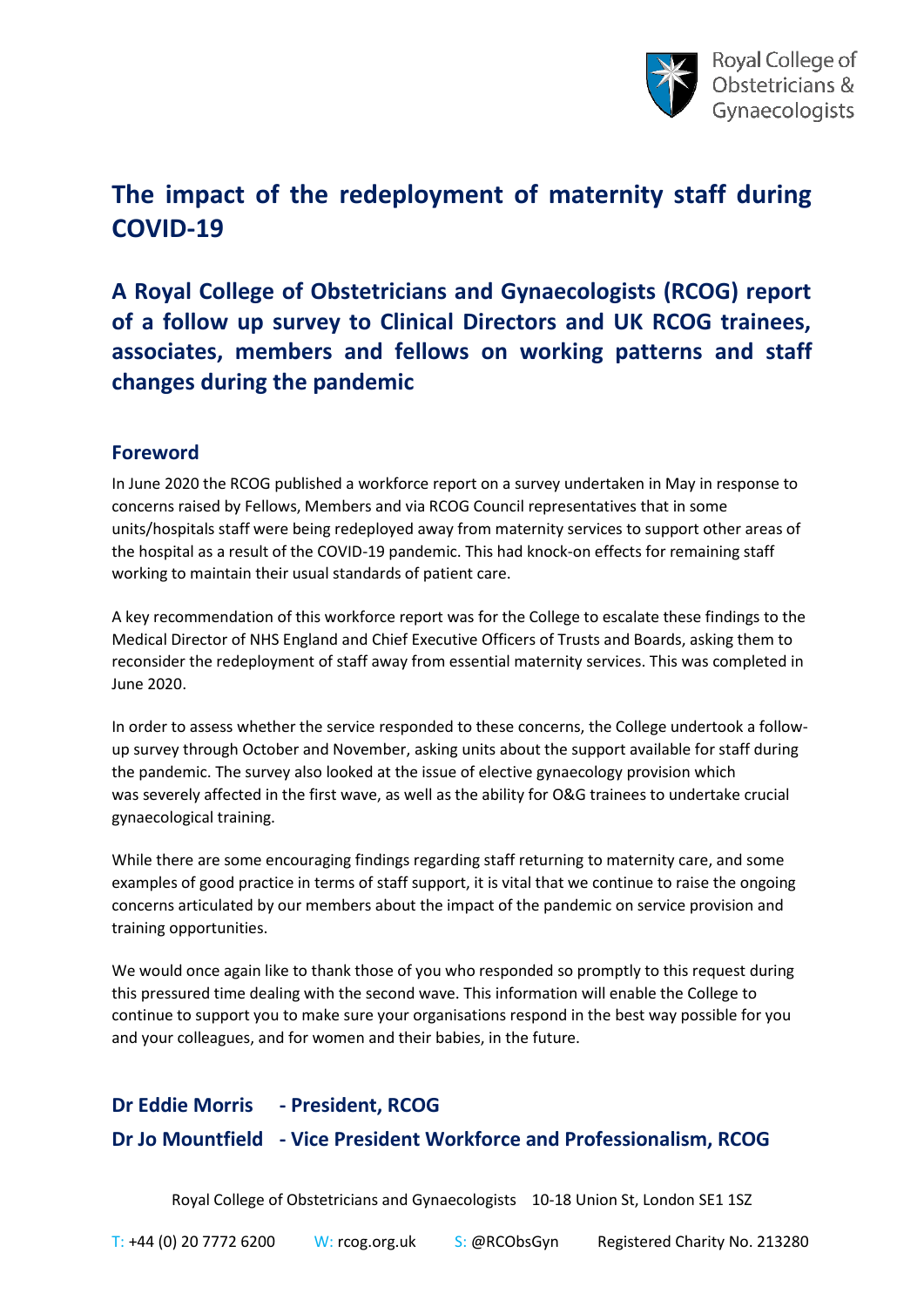

# **Introduction**

This report summarises feedback from a follow up workforce survey completed at the start of the second wave of the Covid pandemic in October and November 2020

The first survey during wave one had raised a number of concerns, notably the high proportion of junior grade staff working in maternity and smaller numbers of more senior staff who had been redeployed. The full report is available here:

[https://www.rcog.org.uk/globalassets/documents/careers-and-training/workplace-and-workforce](https://www.rcog.org.uk/globalassets/documents/careers-and-training/workplace-and-workforce-issues/202006/2020-06-the-impact-of-the-redeployment-of-maternity-staff-during-covid-19.pdf)[issues/202006/2020-06-the-impact-of-the-redeployment-of-maternity-staff-during-covid-19.pdf](https://www.rcog.org.uk/globalassets/documents/careers-and-training/workplace-and-workforce-issues/202006/2020-06-the-impact-of-the-redeployment-of-maternity-staff-during-covid-19.pdf)

Following this survey, the President and Vice President for Workforce wrote to all Chief Executives enclosing the report and asking them to consider reducing the redeployment of staff in any second wave.

The primary aim of the survey was to elicit data about the return of staff to maternity services but also to enquire about the implications of the pandemic on gynaecological elective services and gynaecological training, especially as concerns had been raised by the RCOG Trainees Committee, Fellows and Members.

Wellbeing support for O&G professionals was also included in our enquiry as a key area of concern for our colleagues.

### **Methodology**

An online questionnaire was created using the Dotmailer platform. An email with a link to the survey was shared with UK Clinical Directors, RCOG Trainees Committee representatives and the RCOG SAS and locally employed doctors' task group. These groups were encouraged to cascade the survey to colleagues in their units and trusts.

The survey was live for 1 month and closed on the  $11<sup>th</sup>$  November 2020. The following main questions were proposed and feedback was provided through multiple choice and free type options throughout.

- 1. Number of births per year (drop down)
- 2. Were medical staff redeployed out of maternity services during the pandemic?
- 3. Have all medical staff now been returned?
- 4. Which staff groups remain redeployed?
- 5. Please indicate why these staff have not been returned to your service
- 6. Please indicate when all of your staff were repatriated
- 7. Have you and your staff been offered wellbeing support from your organisation?
- 8. Do you feel this has been satisfactory?
- 9. Please comment on any positive initiatives or where you feel support could be improved
- 10. Do you have medical staff unable to undertake patient facing activity?
- 11. Please give the number and the total number of medical staff in your service
- 12. Has your elective gynaecology activity been restored to pre-Covid levels?
- 13. Please estimate the current level of your elective gynaecology activity compared with pre-Covid
- 14. Aside from elective gynaecology training, have other training opportunities for staff been restored to pre-Covid levels?
- 15. What are the current constraints in capacity?
- 16. Has training in gynaecology resumed to pre Covid levels
- 17. What are the constraints?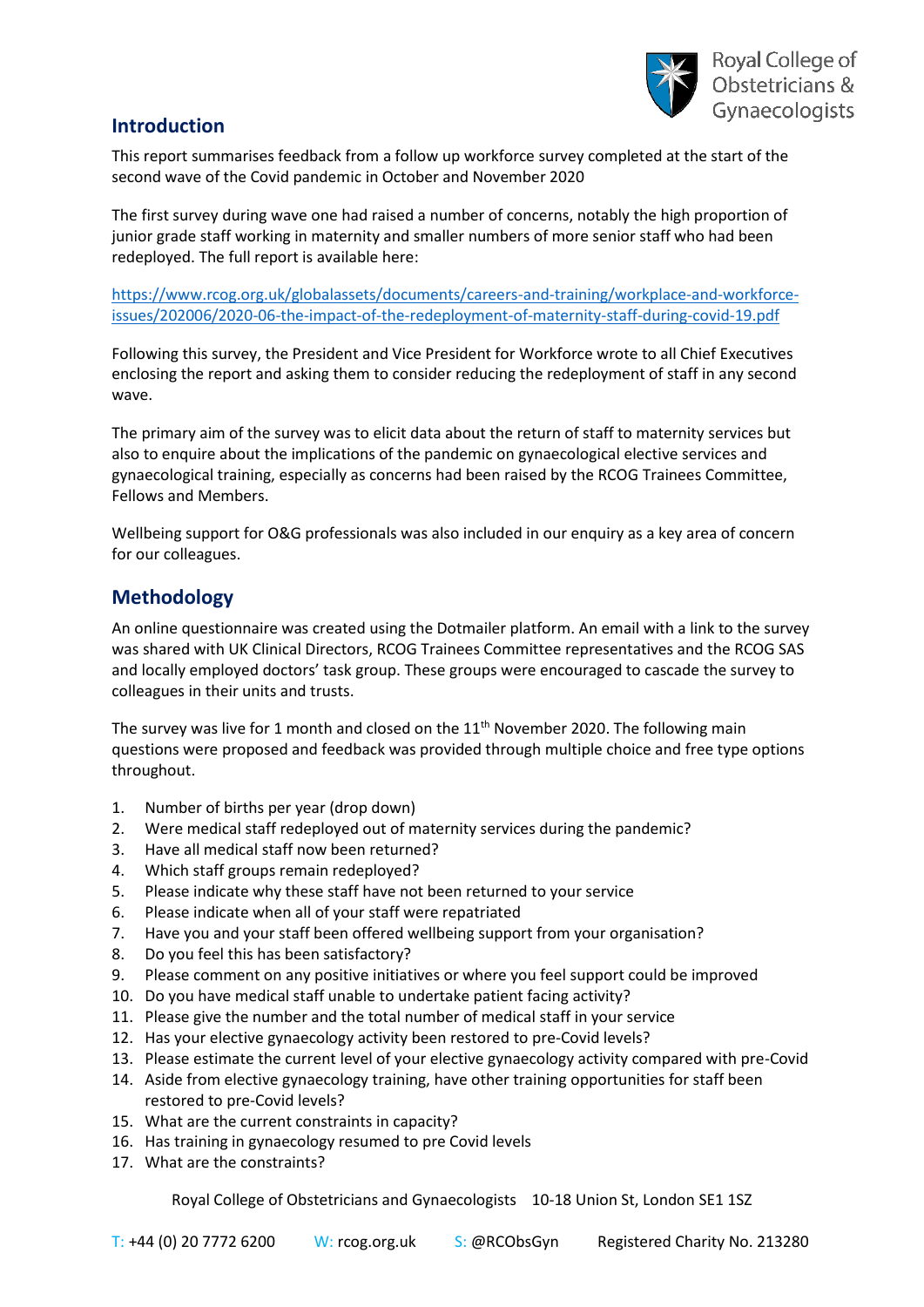

#### **Response rate**

The response rate to the survey was mixed with a total of 48 complete responses and an additional 90 partial responses. The findings have been collated with both partial and complete responses where relevant.

# **Main survey findings**





61% of all survey respondents answered that medical staff were redeployed out of maternity services during the pandemic. Of this group only 67% answered that all medical staff had been returned, 26% were unsure and 7% stated that staff had not been returned yet. The majority of medical staff were repatriated between April to September of this year.



Have you and your staff been offered wellbeing support from your organisation?

The vast majority (76%) of survey respondents reported that they have been offered wellbeing support by their employing organisation during the pandemic. A much smaller proportion of 24% worryingly confirmed that they did not receive this type of support. Over half of all respondents felt this support to be adequate and satisfactory. One quarter felt that it wasn't and 27% of respondents were unsure if this support was satisfactory.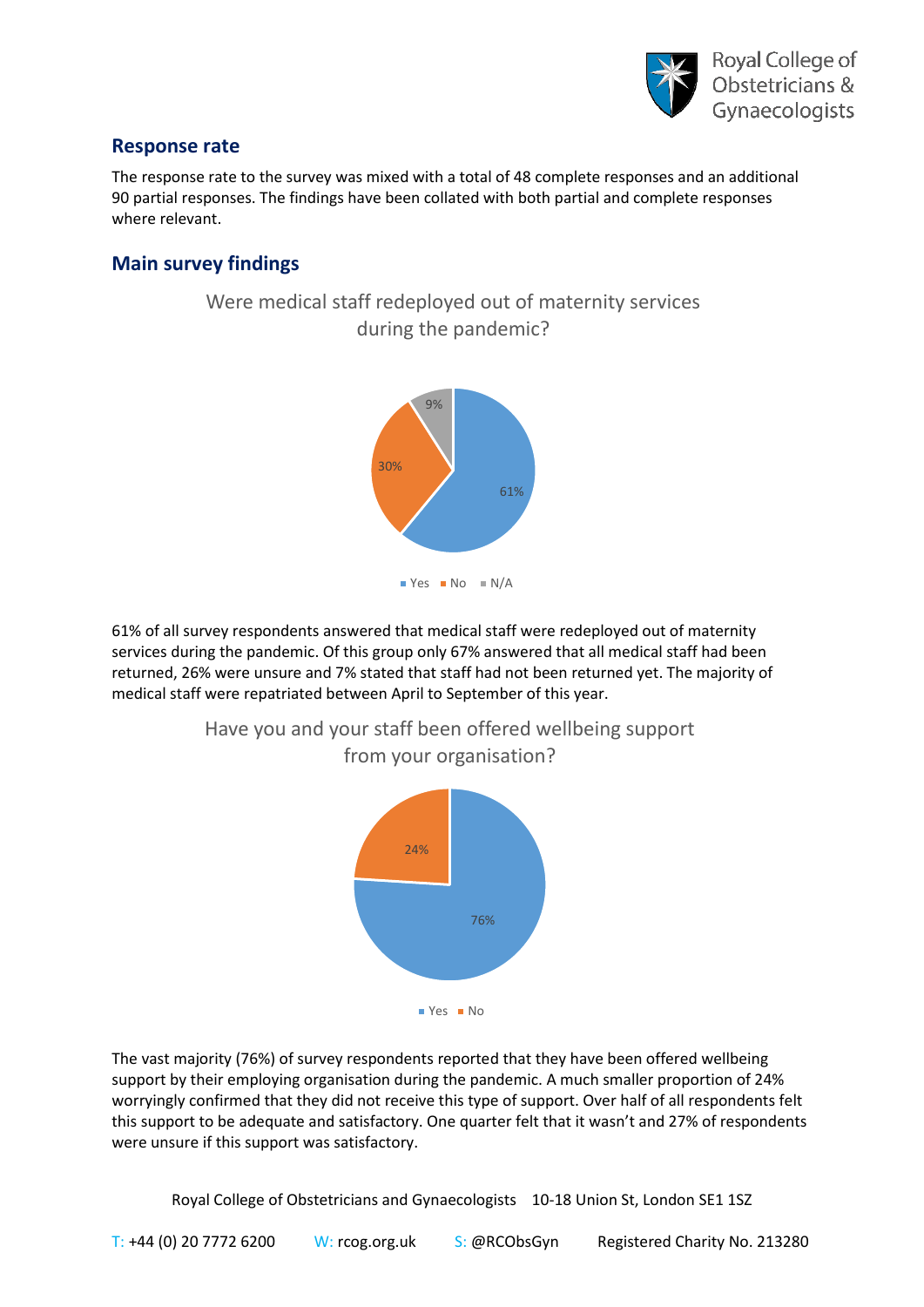

Survey respondents highlighted a number of positive initiatives such as:

- A workforce specific wellbeing hub space for medical staff to check in, peer to peer support and senior staff available to offer advise
- Having space for time out psychology de-briefing
- More specific training and preparation to obstetrics emergency situations with Covid patients an algorithm like the one for resuscitation
- Providing laptops and VPN access to some key staff in order for them to continue to work from home (I finished my whole gynae OPD follow-up waiting list).

In terms of which staff groups were redeployed all survey respondents confirmed that junior grade trainees and locally employed doctors were the group affected by the staff changes.

> Do you have medical staff or colleagues unable to undertake patient facing activity because they have medical restrictions related to Covid-19?



71% of survey respondents confirmed that they colleagues who are currently unable to undertake patient facing activity because they have medical restrictions related to Covid-19.

> Has your units elective gynae activity been restored to pre-Covid levels?

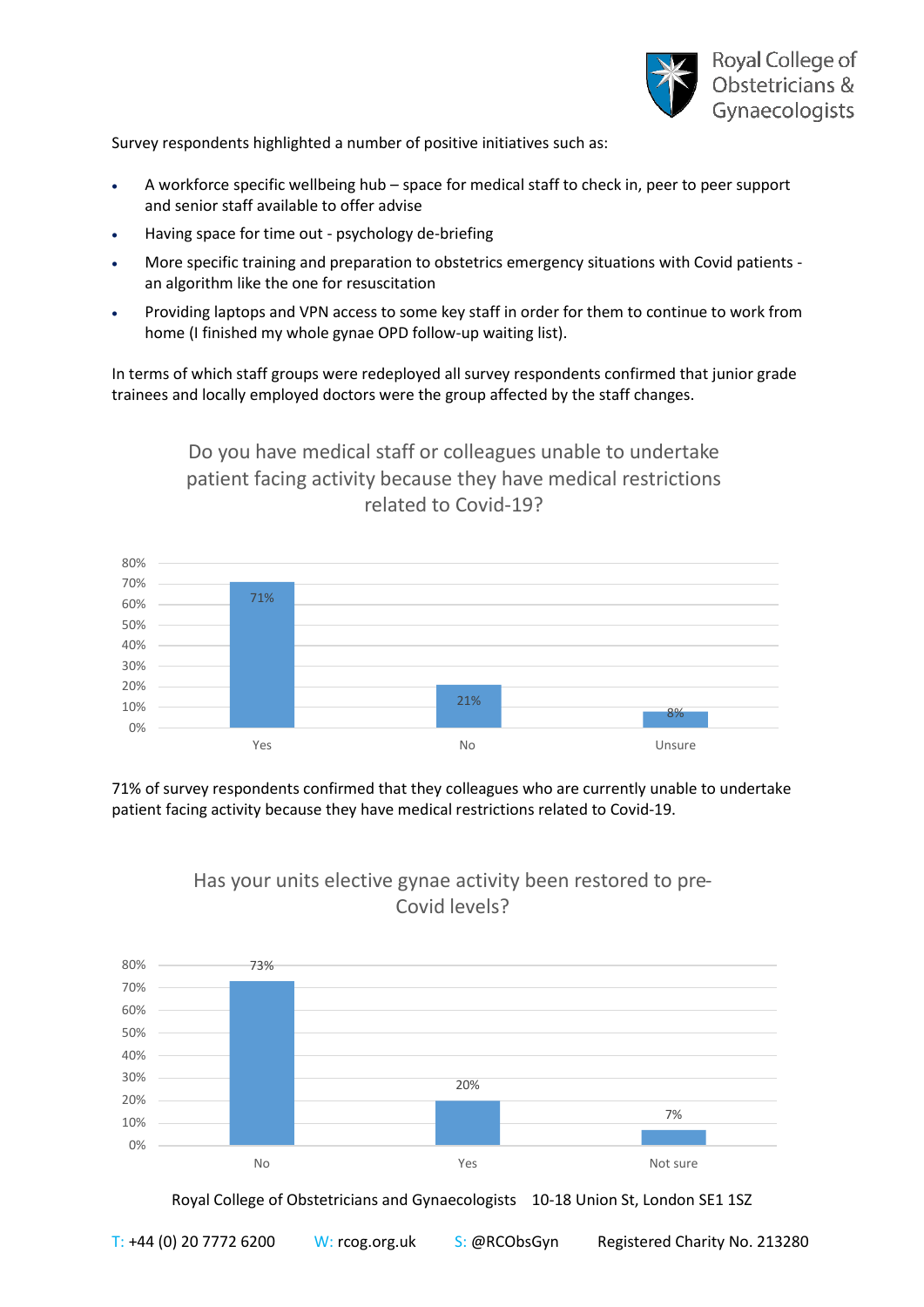

73% of units reported that elective gynaecology activity has not been restored to pre-Covid levels yet, with only 20% of respondents able to confidently confirmed that pre-Covid levels of elective gynaecology activities in their units being restored. Furthermore, survey respondents went on to offer estimates of the current level of elective gynaecology activity compared with pre-Covid levels. Almost half of all survey respondents felt that gynaecology activity levels were up to 50% of what they were before the pandemic.



Similarly, 82% of survey respondents remarked that training in gynaecology has not returned to pre Covid levels. Almost one third feel that the lack of operating theatre capacity is a considerable constraint to capacity and 13% feel that reduced bed capacity because of social distancing is also having an impact. 12.5% remarked that the reduction in anaesthetic support is also a contributing factor in the current capacity constraints. 17% also feel the lack of clinical capacity is having a considerable impact on training provision.



# Has training in gynaecology resumed to pre Covid levels?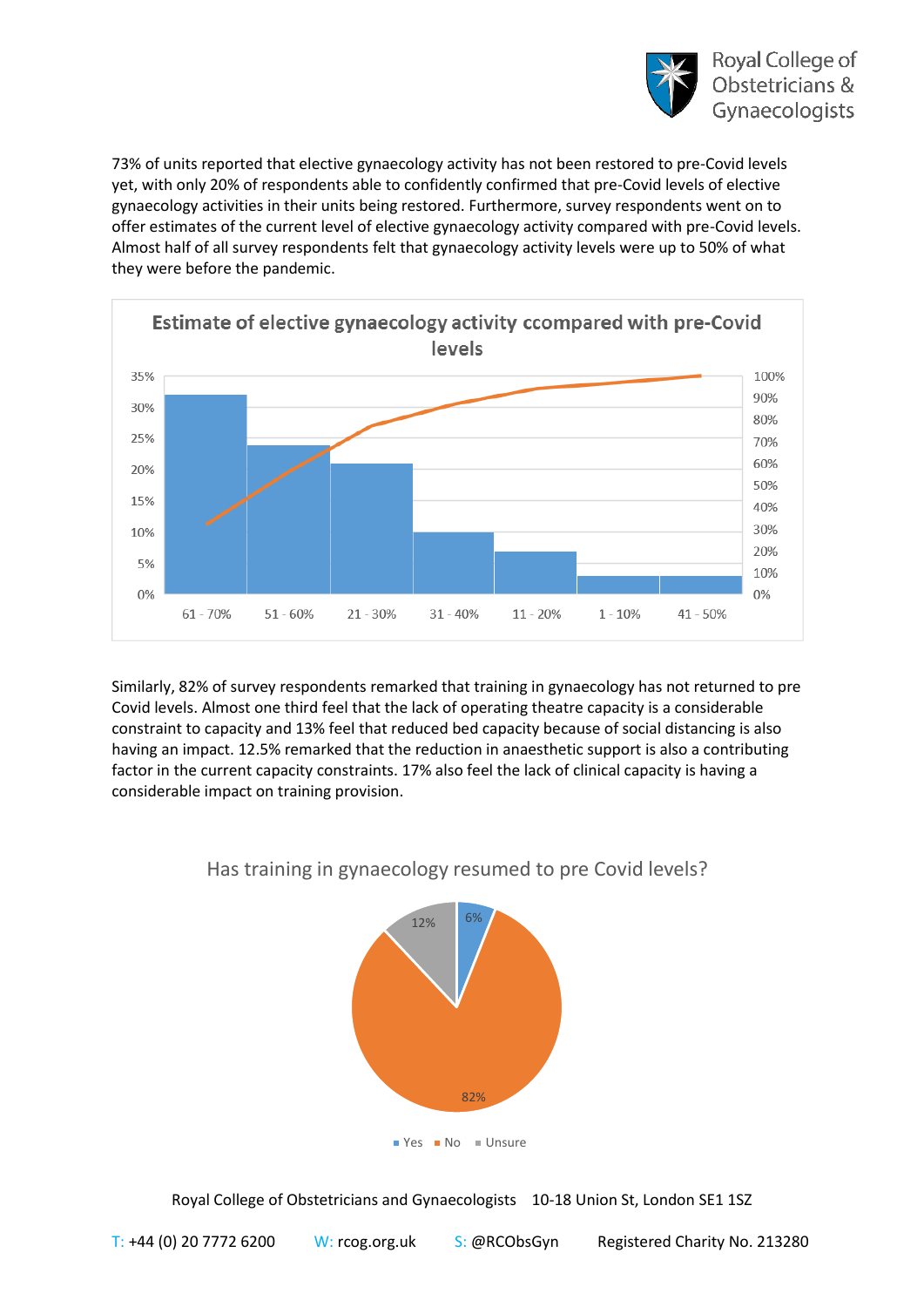



# Current capacity constraints

# What are the constraints to gynaecology training that apply?



Aside from elective gynaecology training, 40% of respondents fed back that training opportunities for staff been restored to pre-Covid levels. A further 39% stated that it hadn't and 21% were unsure. The following areas were identified where training is lacking: ultrasound scanning, ATSM's, simulation training, gynaecology theatre experience, PROMPT training and postgraduate training.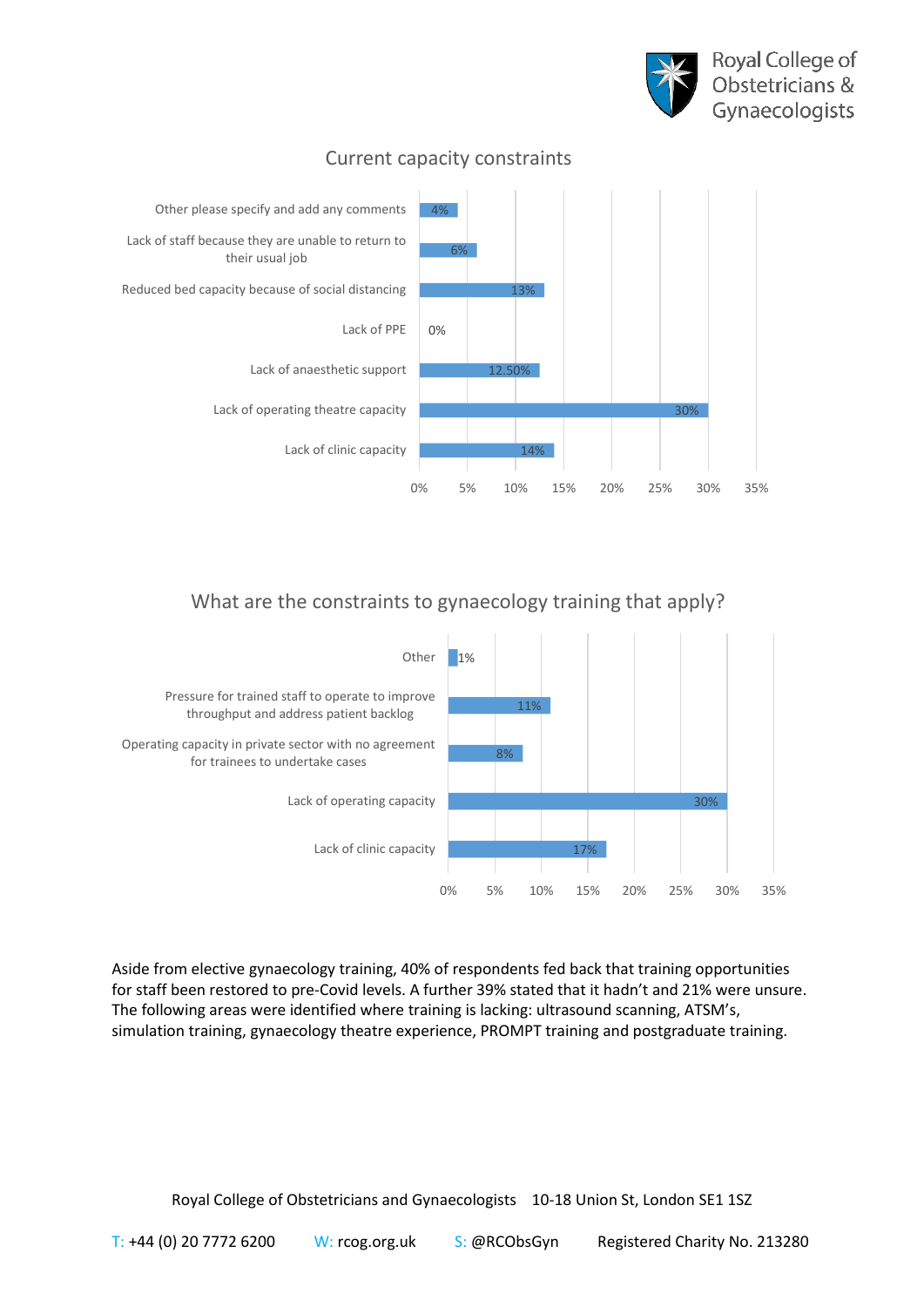



# Are you aware of planning for a wave 2 in your organisation?

In stark contrast to our Covid survey back in May, almost two thirds of all respondents were aware of planning for a second wave at their organisation. Despite this awareness of planning for a second wave, for the most part respondents (57%) were unaware if their organisations were committed to avoiding redeploying maternity staff during a second way.



Is your organisation committed to avoid the redeployment of maternity staff?

Only 20% of respondents were confident that their organisations were committed to avoiding redeployment of maternity staff and a further 23% felt that their organisations were not committed to avoiding maternity staff redeployment in a second wave situation. 40% of respondents felt these reasons were communicated effectively to staff.